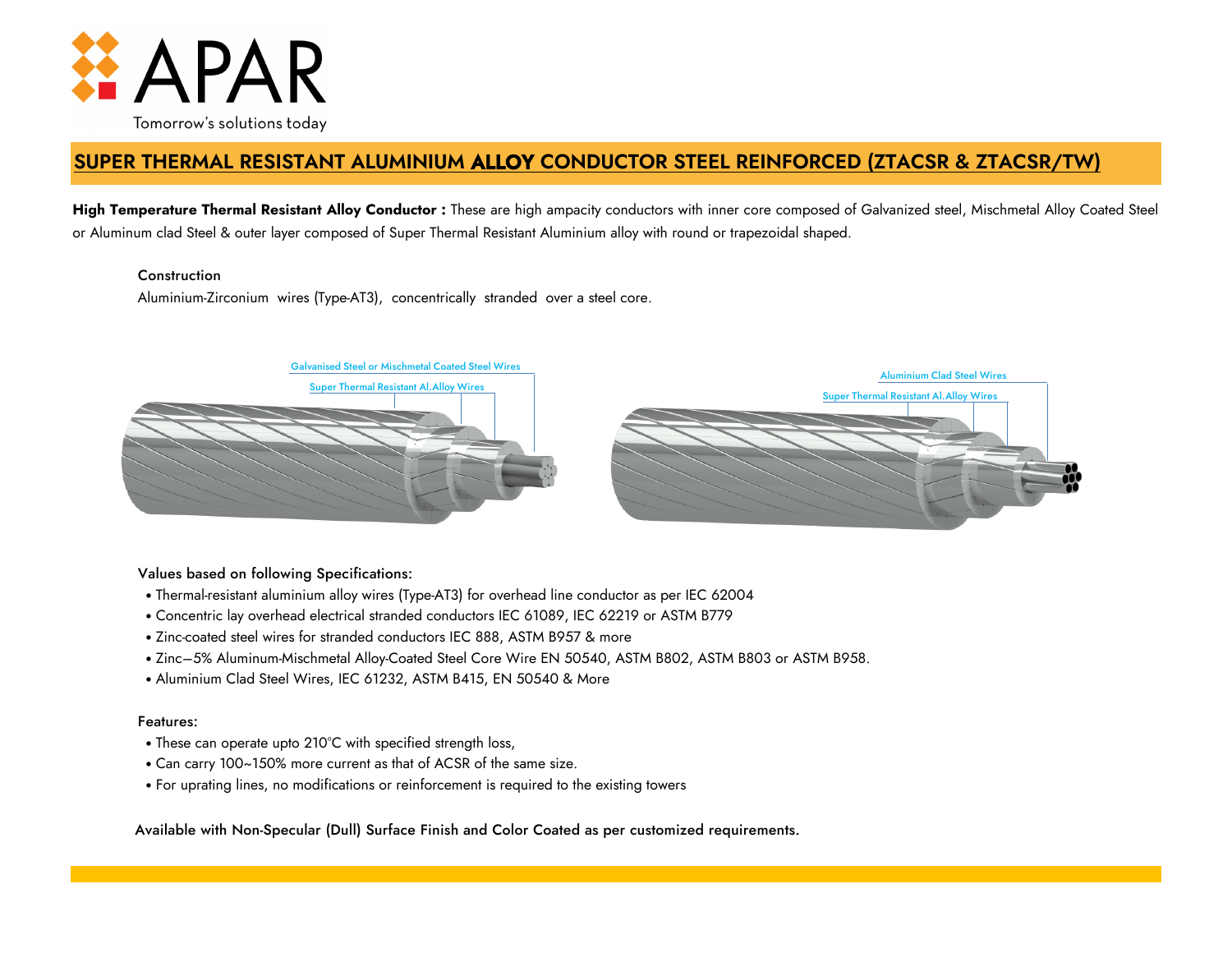

| Conductor                    |                      |                                                                        | <b>Stranding</b>             |                              | <b>Cross-Sectional Area</b>              |                                    |                                          | Diameter of                      | Weight                                   |                                      |                                          |                                      |                                      | <b>Rated Strength</b>                |                                      | <b>DC</b>                            | <b>Current Capacity</b>      |                                                                                                                                              |                              |  |
|------------------------------|----------------------|------------------------------------------------------------------------|------------------------------|------------------------------|------------------------------------------|------------------------------------|------------------------------------------|----------------------------------|------------------------------------------|--------------------------------------|------------------------------------------|--------------------------------------|--------------------------------------|--------------------------------------|--------------------------------------|--------------------------------------|------------------------------|----------------------------------------------------------------------------------------------------------------------------------------------|------------------------------|--|
| <b>Size</b>                  |                      |                                                                        |                              |                              |                                          |                                    |                                          | Complete                         |                                          |                                      |                                          |                                      |                                      |                                      | Resistance @                         |                                      |                              | @ 210°C<br>@ 150°C<br>(Ampere)<br>(Ampere)<br>325<br>395<br>501<br>410<br>548<br>448<br>404<br>494<br>569<br>465<br>527<br>647<br>705<br>574 |                              |  |
|                              | No. of Wires         |                                                                        | Wire diameter                |                              | <b>STAL</b>                              | <b>Steel</b>                       | <b>Total</b>                             | Conductor                        | <b>STAL</b>                              | <b>Steel</b>                         | Total                                    | Regular                              | <b>HS</b>                            | <b>EHS</b>                           | <b>UHS</b>                           | $20^{\circ}$ C                       |                              |                                                                                                                                              |                              |  |
|                              | <b>STAL</b>          | <b>Steel</b>                                                           | <b>STAL</b>                  | <b>Steel</b>                 |                                          |                                    |                                          |                                  |                                          |                                      |                                          | Strength                             |                                      |                                      |                                      |                                      | @ 85°C                       |                                                                                                                                              |                              |  |
| (mm <sup>2</sup> )           | (No.<br>6            | (No.)                                                                  | (mm)                         | (mm)                         | (mm <sup>2</sup> )<br>57.73              | (mm <sup>2</sup> )<br>9.62         | (mm <sup>2</sup> )<br>67.35              | (mm)<br>10.50                    | (Kg/Km)<br>158.42                        | (Kg/Km)<br>74.84                     | (Kg/Km)                                  | (KN)                                 | (KN)<br>22.63                        | (KN)                                 | (KN)<br>23.93                        | $(\Omega/Km)$<br>0.5053              | (Ampere)<br>197              |                                                                                                                                              |                              |  |
| 58                           |                      |                                                                        | 3.50                         | 3.50                         |                                          |                                    |                                          |                                  |                                          |                                      | 233.26                                   | 21.28                                |                                      | 23.59                                |                                      |                                      |                              |                                                                                                                                              |                              |  |
| 80                           | $\overline{6}$       |                                                                        | 4.20                         | 4.20                         | 83.13                                    | 13.85                              | 96.98                                    | 12.60                            | 228.12                                   | 107.75                               | 335.87                                   | 29.42                                | 31.78                                | 33.30                                | 33.72                                | 0.3509                               | 246                          |                                                                                                                                              |                              |  |
| 95                           | $\overline{6}$       |                                                                        | 4.50                         | 4.50                         | 95.43                                    | 15.90                              | 111.33                                   | 13.50                            | 261.87                                   | 123.70                               | 385.57                                   | 33.78                                | 36.48                                | 38.23                                | 38.71                                | 0.3057                               | 267                          |                                                                                                                                              |                              |  |
| 80                           | 15                   | $\overline{A}$                                                         | 2.60                         | 2.60                         | 79.64                                    | 21.24                              | 100.88                                   | 13.00                            | 219.14                                   | 168.22                               | 387.36                                   | 40.65                                | 43.41                                | 45.64                                | 46.38                                | 0.3673                               | 242                          |                                                                                                                                              |                              |  |
| 100                          | 15                   | $\overline{4}$                                                         | 2.90                         | 2.90                         | 99.08                                    | 26.42                              | 125.50                                   | 14.50                            | 272.63                                   | 209.25                               | 481.88                                   | 50.26                                | 53.70                                | 56.47                                | 57.40                                | 0.2952                               | 276                          |                                                                                                                                              |                              |  |
| 120                          | 15                   | $\overline{4}$                                                         | 3.20                         | 3.20                         | 120.64                                   | 32.17                              | 152.81                                   | 16.00                            | 331.96                                   | 254.79                               | 586.75                                   | 59.43                                | 63.94                                | 67.16                                | 68.28                                | 0.2425                               | 311                          |                                                                                                                                              |                              |  |
| 120                          | 30                   | 7 <sup>7</sup>                                                         | 2.30                         | 2.30                         | 124.64                                   | 29.08                              | 153.72                                   | 16.10                            | 343.77                                   | 227.22                               | 570.99                                   | 58.29                                | 62.07                                | 65.12                                | 66.14                                | 0.2352                               | 338                          |                                                                                                                                              |                              |  |
| 160                          | 30                   | 7 <sup>7</sup>                                                         | 2.60                         | 2.60                         | 159.28                                   | 37.17                              | 196.45                                   | 18.20                            | 439.32                                   | 290.43                               | 729.75                                   | 74.50                                | 79.33                                | 83.23                                | 84.53                                | 0.1841                               | 393                          | 672                                                                                                                                          | 827                          |  |
| 200                          | 30                   | $\mathcal{I}$                                                          | 2.90                         | 2.90                         | 198.16                                   | 46.24                              | 244.40                                   | 20.30                            | 546.55                                   | 361.29                               | 907.84                                   | 92.08                                | 98.09                                | 102.95                               | 104.57                               | 0.1480                               | 448                          | 773                                                                                                                                          | 954                          |  |
| 240                          | 30                   | $\overline{7}$                                                         | 3.20                         | 3.20                         | 241.27                                   | 56.30                              | 297.57                                   | 22.40                            | 665.46                                   | 439.90                               | 1105.36                                  | 108.90                               | 116.78                               | 122.41                               | 124.38                               | 0.1215                               | 504                          | 877                                                                                                                                          | 1086                         |  |
| 330                          | 26                   | $\mathcal{I}$                                                          | 4.00                         | 3.10                         | 326.73                                   | 52.83                              | 379.56                                   | 25.30                            | 902.23                                   | 412.78                               | 1315.01                                  | 117.46                               | 124.86                               | 130.14                               | 131.99                               | 0.0898                               | 601                          | 1056                                                                                                                                         | 1311                         |  |
| 410                          | 26                   | $\overline{7}$                                                         | 4.50                         | 3.50                         | 413.51                                   | 67.35                              | 480.86                                   | 28.50                            | 1141.86                                  | 526.24                               | 1668.10                                  | 149.26                               | 158.69                               | 165.43                               | 167.78                               | 0.0710                               | 691                          | 1230                                                                                                                                         | 1531                         |  |
| 480                          | 45                   | $\overline{7}$                                                         | 3.70                         | 2.47                         | 483.85                                   | 33.54                              | 517.39                                   | 29.61                            | 1337.01                                  | 262.06                               | 1599.07                                  | 124.70                               | 129.06                               | 132.58                               | 133.76                               | 0.0607                               | 742                          | 1325                                                                                                                                         | 1651                         |  |
| 520                          | 54                   | $\overline{7}$                                                         | 3.50                         | 3.50                         | 519.54                                   | 67.35                              | 586.89                                   | 31.50                            | 1437.04                                  | 526.24                               | 1963.28                                  | 167.68                               | 177.11                               | 183.84                               | 186.20                               | 0.0566                               | 778                          | 1398                                                                                                                                         | 1745                         |  |
| 560                          | 54                   | 19 <sup>°</sup>                                                        | 3.63                         | 2.18                         | 558.85                                   | 70.92                              | 629.77                                   | 32.68                            | 1545.77                                  | 556.01                               | 2101.78                                  | 183.44                               | 193.37                               | 200.46                               | 202.59                               | 0.0526                               | 812                          | 1465                                                                                                                                         | 1831                         |  |
| 610                          | 54                   | $\overline{7}$                                                         | 3.80                         | 3.80                         | 612.42                                   | 79.39                              | 691.81                                   | 34.20                            | 1693.94                                  | 620.31                               | 2314.25                                  | 192.10                               | 205.59                               | 214.33                               | 216.71                               | 0.0480                               | 857                          | 1553                                                                                                                                         | 1944                         |  |
| 630                          | 54                   | 19 <sup>°</sup>                                                        | 3.85                         | 2.31                         | 628.65                                   | 79.63                              | 708.28                                   | 34.65                            | 1738.83                                  | 624.29                               | 2363.12                                  | 201.88                               | 212.23                               | 220.59                               | 223.38                               | 0.0468                               | 870                          | 1579                                                                                                                                         | 1977                         |  |
| 680                          | 54                   | $\overline{7}$                                                         | 4.00                         | 4.00                         | 678.59                                   | 87.96                              | 766.55                                   | 36.00                            | 1876.97                                  | 687.27                               | 2564.24                                  | 210.81                               | 225.76                               | 235.44                               | 238.08                               | 0.0433                               | 909                          | 1658                                                                                                                                         | 2079                         |  |
| 680                          | 45                   | $\overline{7}$                                                         | 4.40                         | 2.90                         | 684.24                                   | 46.24                              | 730.48                                   | 35.10                            | 1890.74                                  | 361.29                               | 2252.03                                  | 167.98                               | 173.99                               | 178.85                               | 180.47                               | 0.0429                               | 907                          | 1651                                                                                                                                         | 2069                         |  |
| 710                          | 54                   | 19                                                                     | 4.09                         | 2.45                         | 709.47                                   | 89.57                              | 799.04                                   | 36.79                            | 1962.38                                  | 702.22                               | 2664.60                                  | 227.46                               | 239.10                               | 248.50                               | 251.64                               | 0.0414                               | 933                          | 1706                                                                                                                                         | 2140                         |  |
| 800                          | 54                   | 19                                                                     | 4.34                         | 2.61                         | 798.85                                   | 101.65                             | 900.50                                   | 39.09                            | 2209.60                                  | 796.93                               | 3006.53                                  | 257.13                               | 270.34                               | 281.02                               | 284.57                               | 0.0368                               | 999                          | 1840                                                                                                                                         | 2313                         |  |
| 810                          | 45                   | $\overline{7}$                                                         | 4.80                         | 3.20                         | 814.30                                   | 56.30                              | 870.60                                   | 38.40                            | 2250.14                                  | 439.90                               | 2690.04                                  | 193.59                               | 201.47                               | 207.10                               | 209.07                               | 0.0361                               | 1003                         | 1845                                                                                                                                         | 2319                         |  |
|                              |                      |                                                                        |                              |                              |                                          |                                    |                                          |                                  |                                          |                                      |                                          |                                      |                                      |                                      |                                      |                                      |                              |                                                                                                                                              |                              |  |
|                              |                      |                                                                        |                              |                              |                                          |                                    |                                          |                                  |                                          |                                      |                                          |                                      |                                      |                                      |                                      |                                      |                              |                                                                                                                                              |                              |  |
|                              |                      |                                                                        |                              |                              |                                          |                                    |                                          |                                  |                                          |                                      |                                          |                                      |                                      |                                      |                                      |                                      |                              |                                                                                                                                              |                              |  |
|                              |                      |                                                                        |                              |                              |                                          |                                    |                                          |                                  |                                          |                                      |                                          |                                      |                                      |                                      |                                      |                                      |                              |                                                                                                                                              |                              |  |
| 1120<br>1160<br>1250<br>1520 | 72<br>84<br>84<br>84 | 19 <sup>°</sup><br>$\overline{7}$<br>19 <sup>°</sup><br>$\overline{7}$ | 4.45<br>4.20<br>4.35<br>4.80 | 1.78<br>4.20<br>2.61<br>4.80 | 1119.81<br>1163.77<br>1248.39<br>1520.03 | 47.28<br>96.98<br>101.65<br>126.67 | 1167.09<br>1260.75<br>1350.04<br>1646.70 | 44.50<br>46.20<br>47.85<br>52.80 | 3097.07<br>3221.17<br>3455.38<br>4207.25 | 370.67<br>757.75<br>796.93<br>989.73 | 3467.74<br>3978.92<br>4252.31<br>5196.98 | 239.99<br>298.51<br>328.61<br>379.25 | 246.61<br>314.99<br>341.82<br>391.92 | 251.33<br>325.66<br>352.49<br>414.72 | 252.75<br>328.57<br>356.05<br>418.52 | 0.0263<br>0.0253<br>0.0236<br>0.0194 | 1207<br>1240<br>1288<br>1425 | 2267<br>2340<br>2442<br>2749                                                                                                                 | 2869<br>2963<br>3098<br>3506 |  |

## **SUPER THERMAL RESISTANT ALUMINIUM ALLOY CONDUCTOR STEEL REINFORCED - (ZTACSR)**

NOTE :

Current capacity based on referenced conductor temperature, 0.56 m/s wind, 0 m Elevation, 0.45 Emmisivity, 0.80 absorptivity, 45°C Ambient temperature, 1045 W/m<sup>2</sup> Solar radiation

Customized conductor sizes based on customer's requirement can also be designed.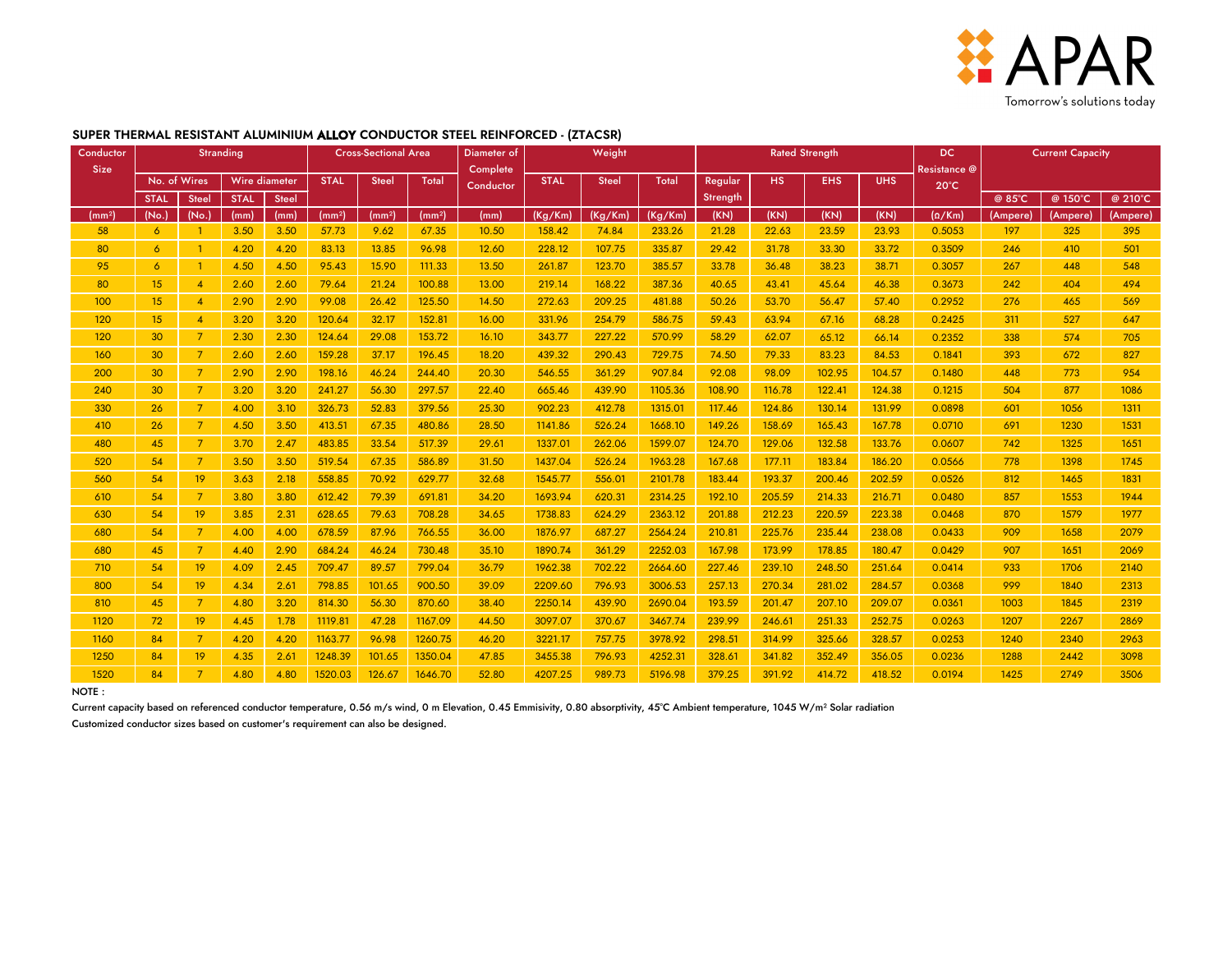

#### **SUPER THERMAL RESISTANT ALUMINIUM ALLOY CONDUCTOR STEEL REINFORCED - (ZTACSR/TW)**

| Conductor   | <b>Cross-Sectional Area</b> |                    |                        | <b>Stranding</b>      |                 |                |               | Diameter of |             | Weight       |         | <b>Rated Strength</b> |        |              |            | <b>DC</b>      | <b>Current Capacity</b> |          |          |  |
|-------------|-----------------------------|--------------------|------------------------|-----------------------|-----------------|----------------|---------------|-------------|-------------|--------------|---------|-----------------------|--------|--------------|------------|----------------|-------------------------|----------|----------|--|
| <b>Size</b> |                             |                    |                        |                       |                 | Complete       |               |             |             |              |         |                       |        | Resistance @ |            |                |                         |          |          |  |
|             | <b>STAL</b>                 | <b>Steel</b>       | Total                  | No. of                | No. of          | No. of         | Dia. of       | Conductor   | <b>STAL</b> | <b>Steel</b> | Total   | Regular               | HS.    | <b>EHS</b>   | <b>UHS</b> | $20^{\circ}$ C |                         |          |          |  |
|             |                             |                    |                        | <b>STAL</b>           | <b>STAL</b>     | <b>Steel</b>   | <b>Steel</b>  |             |             |              |         | Strength              |        |              |            |                | @ 85°C                  | @ 150°C  | @ 210°C  |  |
| (mm²)       | (mm <sup>2</sup> )          | (mm <sup>2</sup> ) | (mm <sup>2</sup> )     | <b>Wires</b><br>(No.) | Layers<br>(No.) | Wires<br>(No.) | Wires<br>(mm) | (mm)        | (Kg/Km)     | (Kg/Km)      | (Kg/Km) | (KN)                  | (KN)   | (KN)         | (KN)       | $(\Omega/Km)$  | (Ampere)                | (Ampere) | (Ampere) |  |
| 170         | 170.45                      | 9.46               | 179.91                 | 14                    | 2 <sup>1</sup>  | -1             | 3.47          | 15.60       | 469.95      | 73.57        | 543.52  | 38.83                 | 40.15  | 41.10        | 41.43      | 0.1720         | 393                     | 665      | 817      |  |
| 205         | 205.26                      | 11.70              | 216.97                 | 14                    | $\overline{2}$  |                | 3.86          | 17.12       | 565.93      | 91.04        | 656.97  | 46.33                 | 48.32  | 49.61        | 49.96      | 0.1428         | 440                     | 750      | 922      |  |
| 240         | 241.70                      | 39.19              | 280.89                 | 18 <sup>°</sup>       | $\overline{2}$  | $\overline{7}$ | 2.67          | 19.80       | 666.37      | 306.23       | 972.60  | 88.60                 | 93.69  | 97.81        | 99.18      | 0.1213         | 492                     | 848      | 1046     |  |
| 280         | 281.98                      | 45.92              | 327.90                 | 20                    | 2 <sup>1</sup>  | $\overline{7}$ | 2.89          | 21.40       | 777.43      | 358.78       | 1136.21 | 103.61                | 109.58 | 114.40       | 116.01     | 0.1039         | 540                     | 936      | 1157     |  |
| 290         | 289.68                      | 37.74              | 327.42                 | 18 <sup>°</sup>       | 2 <sup>1</sup>  | $\overline{7}$ | 2.62          | 21.32       | 798.67      | 294.87       | 1093.54 | 92.34                 | 97.24  | 101.21       | 102.53     | 0.1012         | 547                     | 948      | 1171     |  |
| 320         | 322.26                      | 52.49              | 374.75                 | 20                    | $\overline{2}$  | $\overline{7}$ | 3.09          | 22.88       | 888.49      | 410.16       | 1298.65 | 114.08                | 121.42 | 126.67       | 128.51     | 0.0910         | 585                     | 1020     | 1262     |  |
| 340         | 336.85                      | 54.90              | 391.75                 | 20                    | $\overline{2}$  | $\overline{7}$ | 3.16          | 23.38       | 928.73      | 428.95       | 1357.68 | 119.28                | 126.96 | 132.45       | 134.37     | 0.0870         | 601                     | 1049     | 1300     |  |
| 390         | 389.25                      | 50.81              | 440.06                 | 20                    | 2 <sup>1</sup>  | $\overline{7}$ | 3.04          | 24.72       | 1073.18     | 396.99       | 1470.17 | 122.17                | 129.28 | 136.14       | 137.92     | 0.0753         | 653                     | 1146     | 1421     |  |
| 405         | 402.83                      | 52.15              | 454.98                 | 20                    | 2 <sup>1</sup>  | $\overline{7}$ | 3.08          | 25.14       | 1110.62     | 407.51       | 1518.13 | 125.90                | 133.20 | 138.42       | 140.24     | 0.0728         | 666                     | 1171     | 1453     |  |
| 480         | 479.69                      | 47.20              | 526.89                 | 35                    | 3 <sup>1</sup>  | $\overline{7}$ | 2.93          | 26.98       | 1329.03     | 368.78       | 1697.81 | 136.68                | 142.82 | 147.78       | 149.43     | 0.0614         | 725                     | 1283     | 1595     |  |
| 490         | 489.57                      | 63.55              | 553.13                 | 24                    | 2 <sup>1</sup>  | $\overline{7}$ | 3.40          | 27.70       | 1349.78     | 496.58       | 1846.36 | 153.22                | 162.12 | 168.48       | 170.70     | 0.0599         | 738                     | 1309     | 1629     |  |
| 525         | 523.67                      | 26.85              | 550.53                 | 30                    | 3               | $\overline{7}$ | 2.21          | 27.50       | 1450.88     | 209.81       | 1660.69 | 114.77                | 118.53 | 121.22       | 122.02     | 0.0562         | 759                     | 1347     | 1676     |  |
| 590         | 586.76                      | 41.28              | 628.03                 | 33                    | 3 <sup>1</sup>  | $\overline{7}$ | 2.74          | 29.40       | 1625.66     | 322.50       | 1948.16 | 142.02                | 147.39 | 151.72       | 153.16     | 0.0502         | 813                     | 1452     | 1810     |  |
| 625         | 625.07                      | 79.63              | 704.69                 | 38                    | 3 <sup>1</sup>  | 19             | 2.31          | 31.32       | 1731.79     | 624.28       | 2356.07 | 196.93                | 207.29 | 215.65       | 218.43     | 0.0471         | 851                     | 1528     | 1908     |  |
| 640         | 636.97                      | 44.03              | 681.00                 | 35                    | 3 <sup>1</sup>  | $\overline{7}$ | 2.83          | 30.60       | 1764.78     | 344.04       | 2108.82 | 153.18                | 158.90 | 163.53       | 165.07     | 0.0462         | 853                     | 1530     | 1910     |  |
| 680         | 676.24                      | 85.95              | 762.20                 | 39                    | 3 <sup>1</sup>  | 19             | 2.40          | 32.58       | 1873.58     | 673.87       | 2547.45 | 212.81                | 223.98 | 233.01       | 236.02     | 0.0436         | 890                     | 1606     | 2007     |  |
| 690         | 688.96                      | 47.52              | 736.48                 | 36                    | 3 <sup>1</sup>  | $\overline{7}$ | 2.94          | 31.80       | 1908.82     | 371.30       | 2280.12 | 165.55                | 171.73 | 176.72       | 178.38     | 0.0428         | 892                     | 1607     | 2008     |  |
| 725         | 725.09                      | 91.78              | 816.87                 | 39                    | 3 <sup>1</sup>  | 19             | 2.48          | 33.72       | 2008.91     | 719.55       | 2728.46 | 227.69                | 239.62 | 249.26       | 252.47     | 0.0406         | 928                     | 1680     | 2102     |  |
| 730         | 726.41                      | 91.78              | 818.19                 | 39                    | 3 <sup>1</sup>  | 19             | 2.48          | 33.75       | 2012.56     | 719.55       | 2732.11 | 227.89                | 239.82 | 249.46       | 252.67     | 0.0405         | 929                     | 1682     | 2105     |  |
| 740         | 737.40                      | 51.14              | 788.54                 | 36                    | 3 <sup>1</sup>  | $\overline{7}$ | 3.05          | 32.92       | 2043.02     | 399.61       | 2442.63 | 175.50                | 182.66 | 187.78       | 189.57     | 0.0399         | 929                     | 1680     | 2101     |  |
| 780         | 776.92                      | 98.56              | 875.49                 | 39                    | 3 <sup>1</sup>  | 19             | 2.57          | 34.90       | 2152.52     | 772.72       | 2925.24 | 244.25                | 257.07 | 267.41       | 270.86     | 0.0379         | 965                     | 1755     | 2199     |  |
| 790         | 789.13                      | 54.55              | 843.69                 | 36                    | 3 <sup>1</sup>  | $\overline{7}$ | 3.15          | 34.05       | 2186.36     | 426.24       | 2612.60 | 187.59                | 195.23 | 200.69       | 202.59     | 0.0373         | 966                     | 1753     | 2196     |  |
| 820         | 821.87                      | 108.79             | 930.65                 | 39                    | 3 <sup>1</sup>  | 19             | 2.70          | 36.00       | 2277.05     | 852.87       | 3129.92 | 264.17                | 278.31 | 289.73       | 293.54     | 0.0358         | 998                     | 1821     | 2284     |  |
| 840         | 839.80                      | 58.07              | 897.88                 | 36                    | 3               | $\overline{7}$ | 3.25          | 35.14       | 2326.74     | 453.73       | 2780.47 | 199.66                | 207.79 | 213.59       | 215.63     | 0.0351         | 1000                    | 1822     | 2285     |  |
| 880         |                             | 876.90 111.22      | 988.11                 | 42                    | $3 -$           | 19             | 2.73          | 37.10       | 2429.50     | 871.93       | 3301.43 | 275.65                | 290.10 | 301.78       | 305.67     | 0.0336         | 1035                    | 1895     | 2379     |  |
| 890         | 891.08                      | 61.70              | 952.78                 | 42                    | 3 <sup>1</sup>  | 7              | 3.35          | 36.18       | 2468.81     | 482.08       | 2950.89 | 211.95                | 220.59 | 226.76       | 228.92     | 0.0331         | 1034                    | 1890     | 2373     |  |
| 900         | 901.93                      | 73.54              | 975.47                 | 42                    | 3 <sub>o</sub>  | 19             | 2.22          | 36.70       | 2498.85     | 576.58       | 3075.43 | 233.44                | 243.73 | 251.09       | 253.29     | 0.0327         | 1044                    | 1911     | 2399     |  |
| 980         | 976.36                      | 123.77             | 1100.13                | 42                    | 3 <sub>z</sub>  | 19             | 2.88          | 39.12       | 2705.08     | 970.38       | 3675.46 | 306.84                | 322.93 | 335.92       | 340.26     | 0.0302         | 1099                    | 2027     | 2549     |  |
| 990         | 987.86                      | 68.90              | 1056.76                | 42                    | 3 <sup>2</sup>  | $\overline{7}$ | 3.54          | 38.10       | 2736.95     | 538.32       | 3275.27 | 230.76                | 242.48 | 252.12       | 254.53     | 0.0298         | 1097                    | 2018     | 2539     |  |
| 1090        | 1092.45 88.84               |                    | 1181.29                | 64                    | $\overline{4}$  | 19             | 2.44          | 40.40       | 3041.47     | 696.52       | 3737.99 | 279.77                | 291.32 | 300.65       | 303.76     | 0.0271         | 1174                    | 2178     | 2745     |  |
| 1330        |                             |                    | 1331.25 108.79 1440.04 | 64                    | $\overline{4}$  | 19             | 2.70          | 44.60       | 3706.33     | 852.87       | 4559.20 | 341.60                | 355.74 | 367.16       | 370.97     | 0.0222         | 1308                    | 2461     | 3117     |  |

NOTE :

Current capacity based on referenced conductor temperature, 0.56 m/s wind, 0 m Elevation, 0.45 Emmisivity, 0.80 absorptivity, 45°C Ambient temperature, 1045 W/m<sup>2</sup> Solar radiation Customized conductor sizes based on customer's requirement can also be designed.